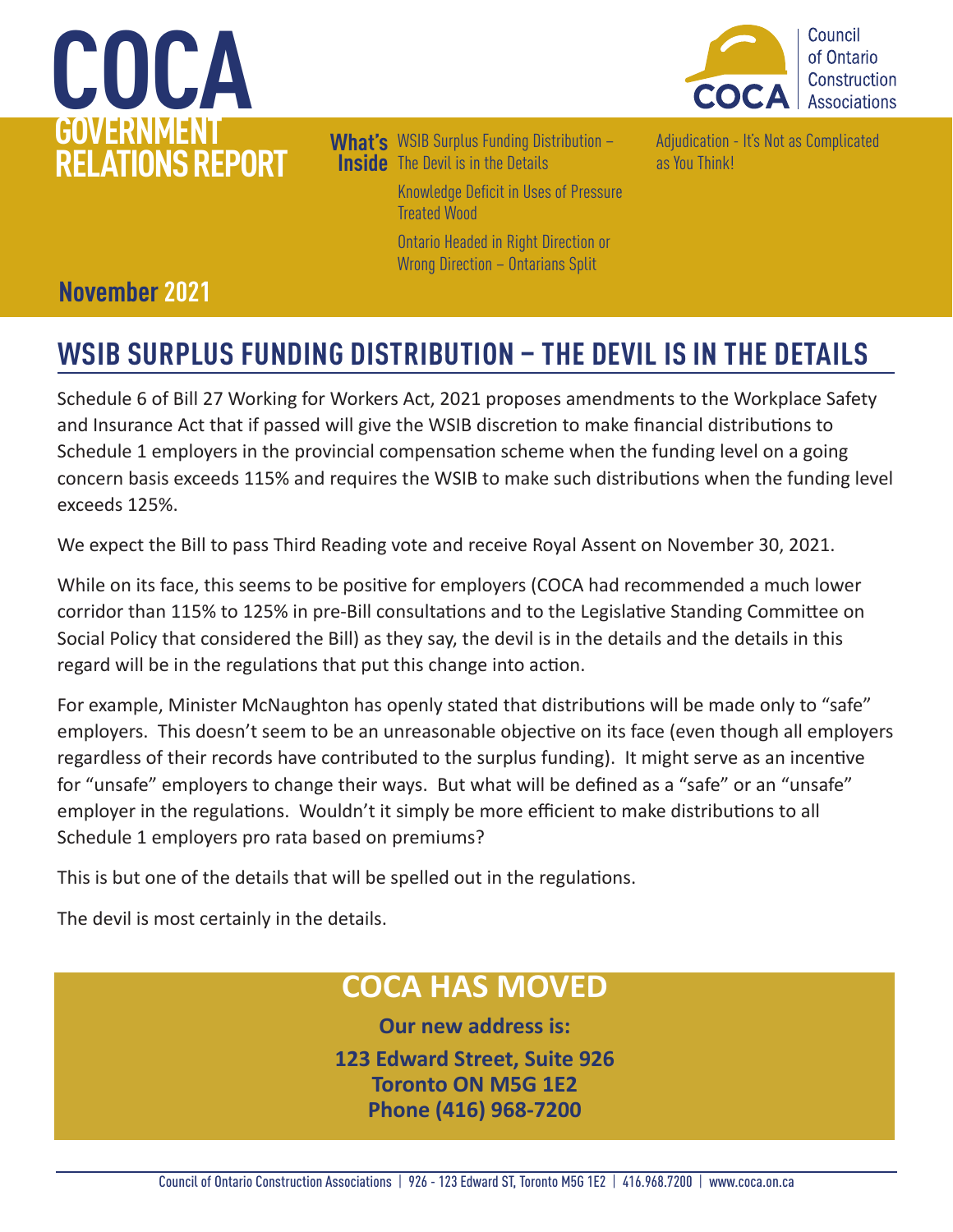<span id="page-1-0"></span>



## **KNOWLEDGE DEFICIT IN USES OF PRESSURE TREATED WOOD**

There could be widespread knowledge deficit regarding the uses of pressure treated lumber. You may not be aware that not all pressure treated lumber is the same. There are a number of different types of/ standards for pressure treated wood, each one for specific applications. It seems that builders, lumber dealers, engineers, municipal building officials may not be as well informed as they should be about them. Lumber dealers may only stock a limited selection and could unknowingly recommend the incorrect type for the intended application.

This issue is of particular importance to builders of pole barns. It was brought to the attention of the industry by former COCA chair, Gary van Bolderen. See the article from the Daily Commercial News at the following link:

[https://canada.constructconnect.com/dcn/news/resource/2021/11/farm-builders-wpc-react-swiftly-to-wood](https://canada.constructconnect.com/dcn/news/resource/2021/11/farm-builders-wpc-react-swiftly-to-wood-post-durability-concerns?ct=t(DCN_2021_11/17)&mc_cid=4263cfa516&mc_eid=cbd6375686)[post-durability-concerns?ct=t\(DCN\\_2021\\_11/17\)&mc\\_cid=4263cfa516&mc\\_eid=cbd6375686](https://canada.constructconnect.com/dcn/news/resource/2021/11/farm-builders-wpc-react-swiftly-to-wood-post-durability-concerns?ct=t(DCN_2021_11/17)&mc_cid=4263cfa516&mc_eid=cbd6375686)

Upon learning about van Bolderen's experience (he had discovered what he considered to be premature rotting of several structural in- ground structural poles in a 12 year old pole barn) the Canadian Farm Builders Association (CFBA) swung into action. Believing that van Bolderen's experience was not a "one off" and that this problem is very likely widespread, they quickly formed a Task Force to address the issue.

The Task Force is mandated to:

- Collaborate with all identified primary stakeholders who could be impacted by or involved in this situation
- Help the primary stakeholders determine how to address and resolve potential safety issues resulting from this occurrence
- Share information & educate association members--acting as a conduit to provide and share information between our association members and the primary stakeholders
- Review & participate in discussions with Wood Preservation Canada (WPC)
- Keep the CFBA board informed of committee action & progress

The Task Force has sent two alerts to CFBA members to make them aware of the situation. To get informed about this issue, go to the CFBA website at the following link <http://www.cfba.ca/default.asp> and click on the links under the red "News and Events" banner.